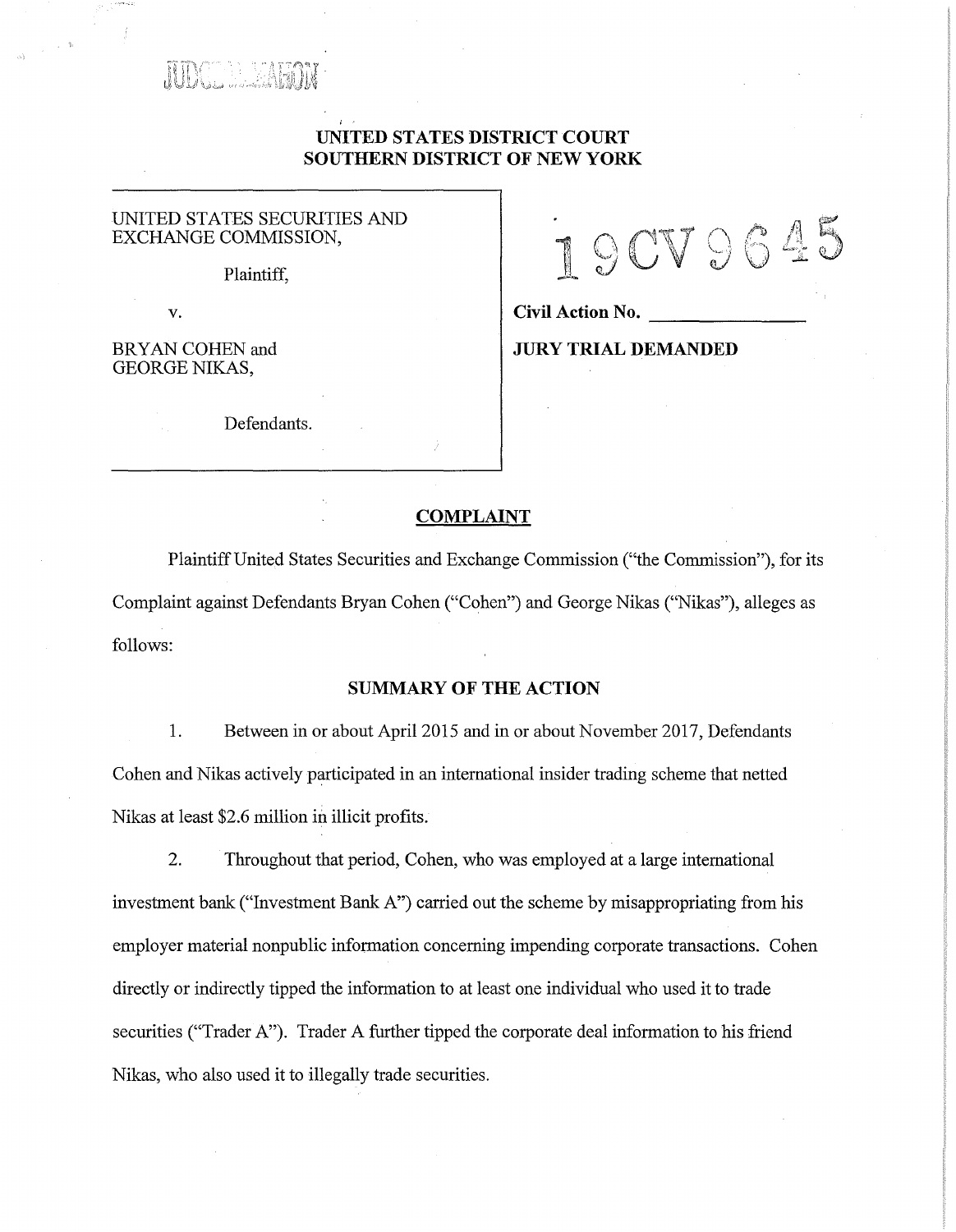3. Based on the tips that Cohen provided, Trader A and Nikas realized millions of dollars in illicit gains from trading the securities of at least two different public companies— Syngenta AG and Buffalo Wild Wings, Inc.—in advance of news that these companies had been targeted for acquisition in contemplated or agreed upon corporate deals (the "Deals"). At all relevant times, securities of each company traded on United States securities exchanges.

4. Cohen expected to, and in fact did, receive cash in exchange for the insider tips he provided to Trader A.

5. In exchange for Trader A sharing Cohen's tips, Nikas provided Trader A with a share of the profits and/or other benefits.

6. By knowingly or recklessly engaging in the conduct described in this Complaint, Defendants violated, and unless restrained and enjoined will continue to violate, Sections 10(b) and 14(e) of the Securities Exchange Act of 1934 ("Exchange Act") [15 U.S.C. §§ 78j(b), 78n(e)] and Rules l0b-5 and 14e-3 thereunder [17 C.F.R. §§ 240.l0b-5, 240.14e-3].

### **NATURE OF PROCEEDING AND RELIEF SOUGHT**

7. The Commission brings this action under Section 2l(d) of the Exchange Act [15 U.S.C. § 78u(d)]. The Commission seeks permanent injunctions against the Defendants, to enjoin them from engaging in the transactions, acts, practices, and courses of business alleged in this Complaint; disgorgement of profits realized from the unlawful insider trading set forth herein; and civil monetary penalties pursuant to Section 21A of the Exchange Act [15 U.S.C. § 78u-1], and for such other relief as the Court may deem just and appropriate.

### **JURISDICTION AND VENUE**

8. This Court has jurisdiction over this action under Sections 21(d), 21(e), 21A, and 27 of the Exchange Act [15 U.S.C. §§ 78u(d), 78u(e), 78u-1, and 78aa]. Certain of the acts, practices, transactions, and courses of business constituting the violations made use of a means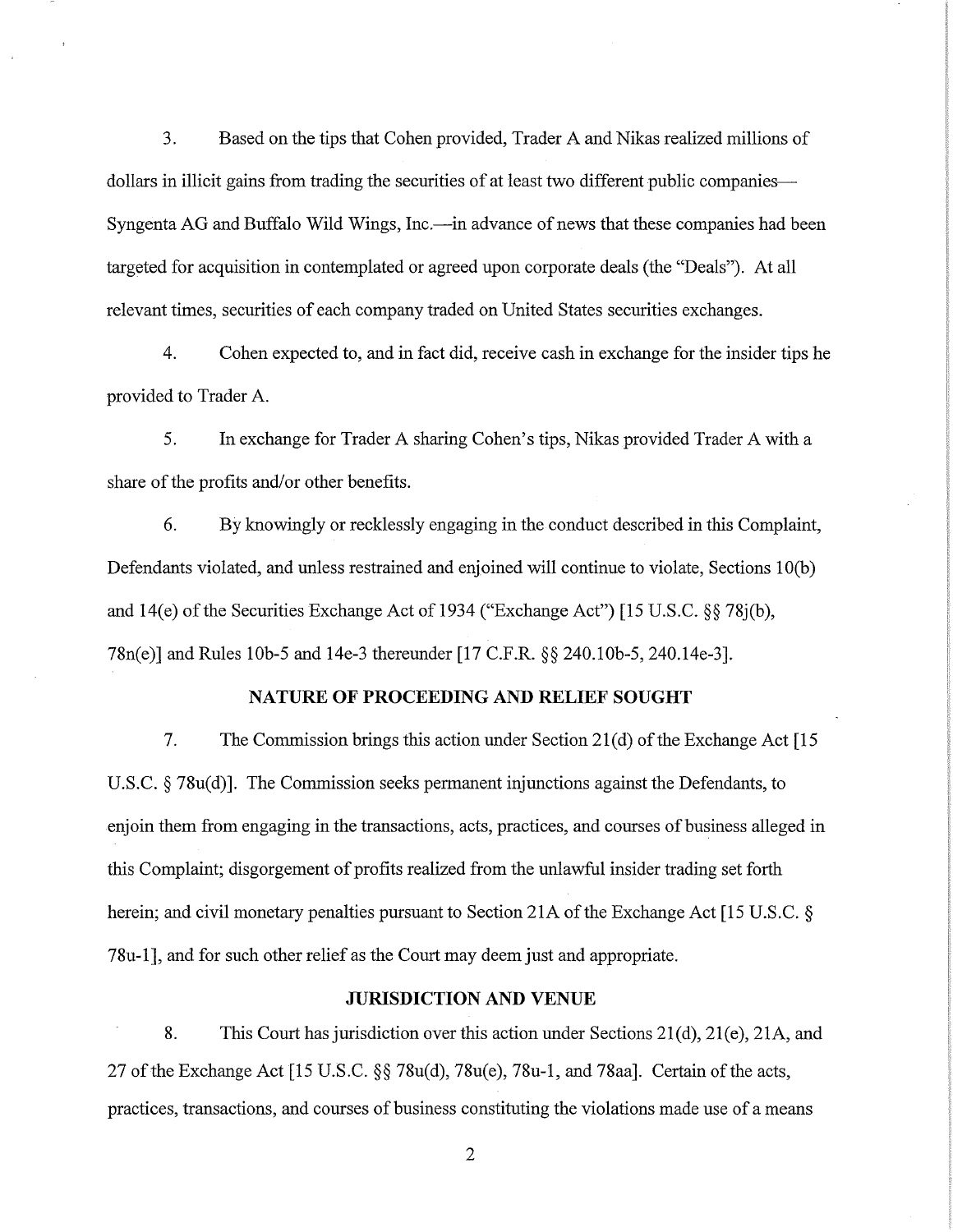or instrumentality of interstate commerce, or of the mails, and/or of the facilities of national securities exchanges.

9. Venue in this District is proper under Section 27 of the Exchange Act [15 U.S.C. § 78aa], because certain of the acts, practices, transactions, and courses of business constituting the violations alleged in this Complaint occurred in the Southern District of New York.

## **THE DEFENDANTS**

10. **Cohen,** age 33, resides in New York, New York. Between 2010 and August 2017, Cohen worked in the London office of Investment Bank A, whose global headquarters are in New York City. In August 2017, Cohen transferred to the New York office of Investment Bank A, where he is currently employed. Investment Bank A provides financial advisory and other services to publicly traded companies in connection with strategic transactions, including business combinations such as mergers, acquisitions and tender offers.

11. **Nikas,** age 54, is a Greek citizen who has a residence in New York, New York and owns a restaurant chain, "GRK Fresh," with restaurants in Manhattan. Nikas also has a residence in Athens, Greece.

### **FACTUAL ALLEGATIONS**

# **A. Cohen's Access to Material Nonpublic Information and Duties to Maintain Confidentiality**

12. In or about 2010, Cohen began working at Investment Bank A in London, England. Cohen worked on deal teams advising bank clients on confidential corporate transactions, including transactions involving publicly traded U.S. companies.

13. As an employee of Investment Bank A, Cohen had access to material nonpublic information about impending business transactions involving companies advised by Investment Bank A through his direct involvement working on these transactions, through his access to Investment Bank A's files, and/or through contact with co-workers staffed on the transactions.

14. Cohen and all other personnel of Investment Bank A were subject to an internal compliance policy entitled, "Policies Regarding the Safeguarding of Confidential Information,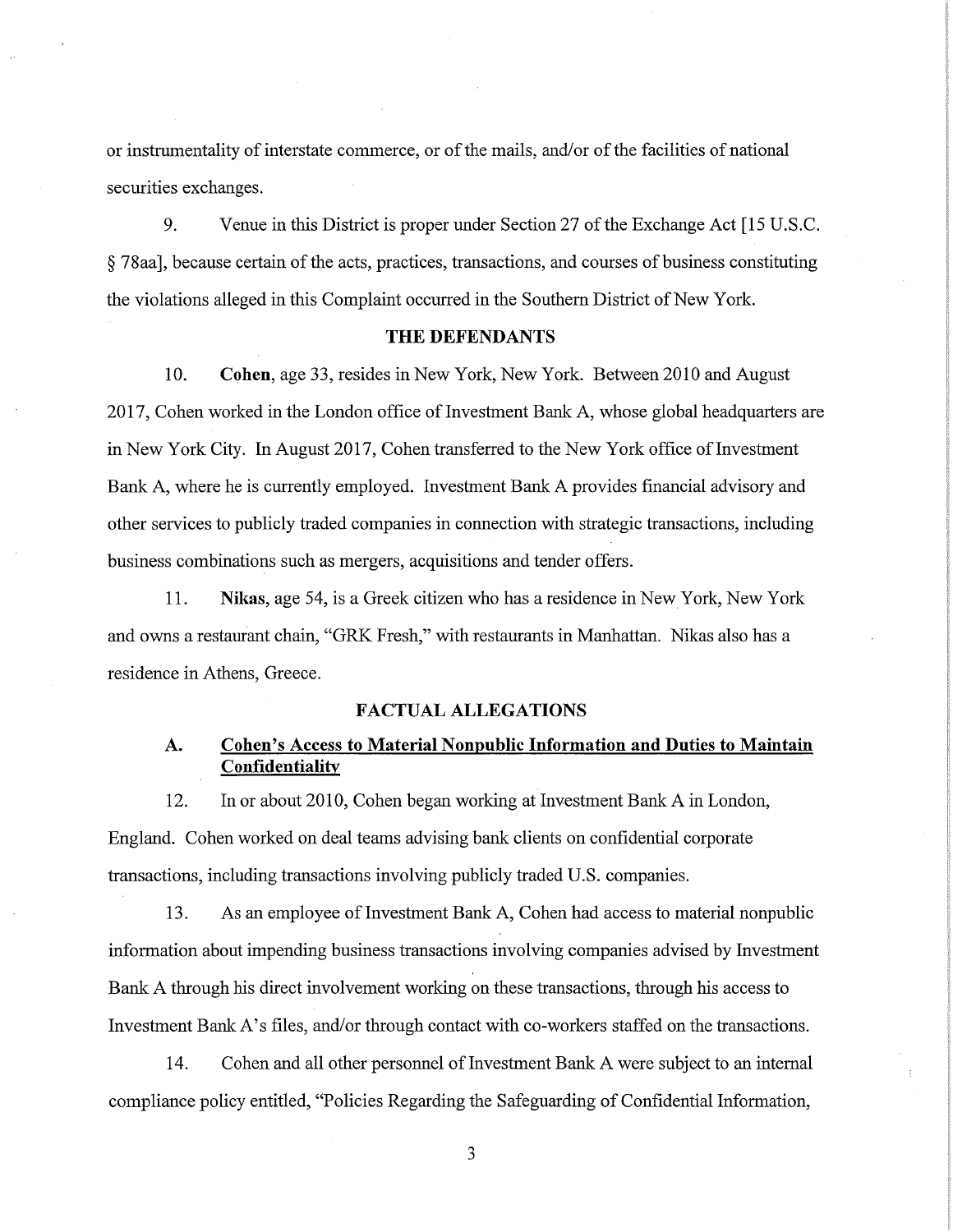the Chinese Wall and Other Information Barriers" ("Investment Bank A Confidential Information Policy"), which during the relevant period explicitly stated that:

> We regularly receive confidential information as part of our normal client relationships. To breach a confidence or to use confidential information improperly or carelessly would be unthinkable.

15. The Investment Bank A Confidential Information Policy prohibited employees from trading on the basis of material nonpublic information obtained in the course of their work or tipping others to trade on the basis of such information.

### **B. Overview of the Insider Trading Scheme**

16. Nikas and Trader A have known each other since at least early 2011, often communicating with each other via email and/or cell phone. Trader A and Nikas were friends and beginning in at least 2013, Trader A provided securities trading tips to Nikas in exchange for a share of the profits. On at least two occasions, Nikas provided profitable trading tips to Trader A. On more than one occasion, Trader A traveled to New York City and stayed overnight at Nikas' apartment.

17. Cohen and Trader A have known each other since at least July 2014.

18. By at least in or about April of 2015, Cohen began participating in a fraudulent insider trading scheme with Trader A.

19. In furtherance of this unlawful scheme, Cohen obtained material nonpublic information from Investment Bank A relating to potential or planned corporate events that could be used to profitably trade securities and tipped this information to Trader A. On multiple occasions, Trader A further tipped this information to Nikas.

20. From the outset of the scheme, Cohen expected to receive cash payments for the material nonpublic information that he provided.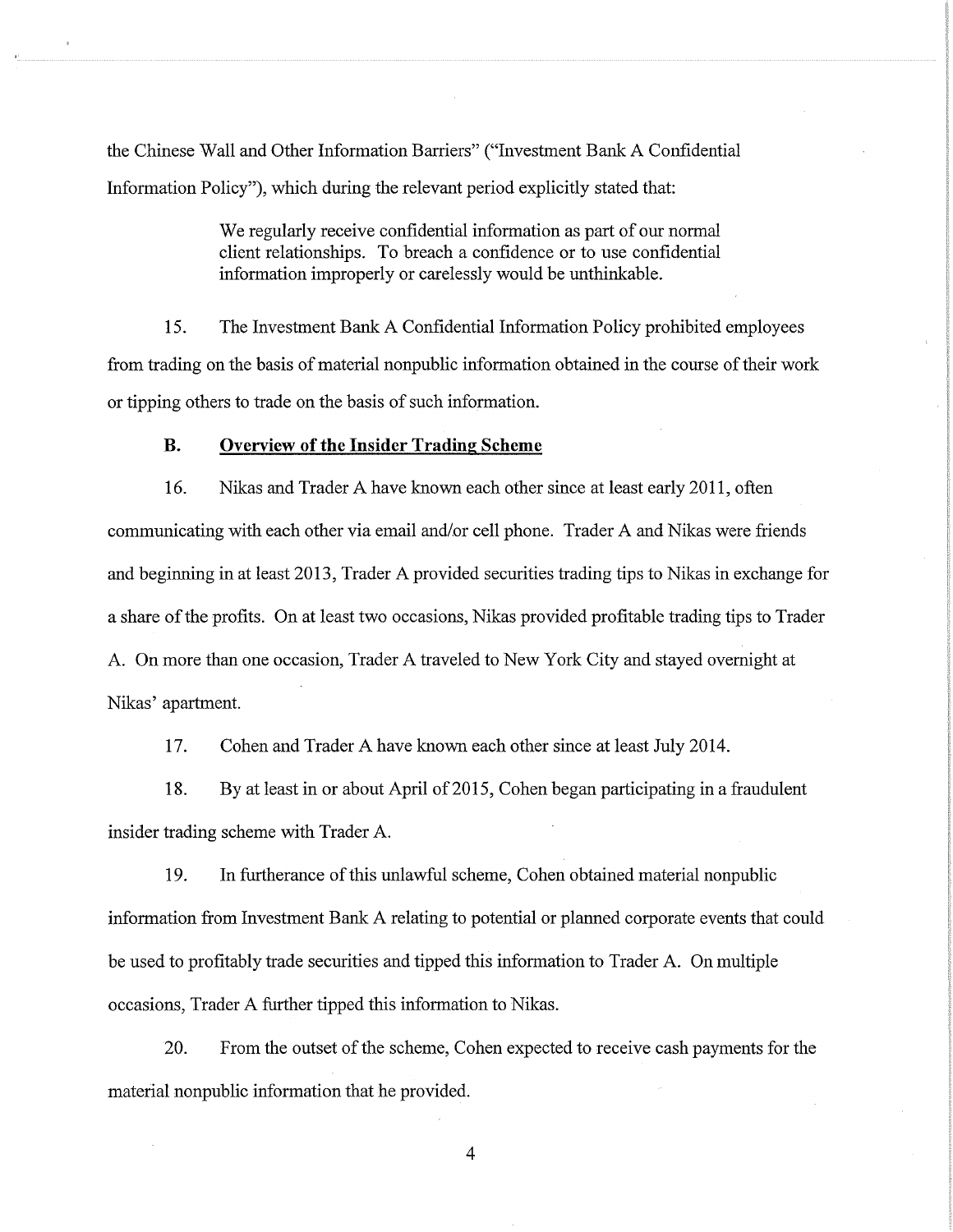21. During the course of the scheme, Cohen in fact received substantial cash payments from Trader A in exchange for the inside information he provided to Trader A.

22. Based on the material nonpublic information that Cohen provided, Trader A and Nikas generated huge profits purchasing the securities of companies that had been targeted for acquisition in advance of such information being disclosed to the public.

23. Trader A and Nikas established "long" positions in companies that were targeted for acquisition by purchasing shares of common stock, American Depositary Shares, and/or contracts-for-difference.

24. An American Depositary Share ("ADS") is a U.S.-dollar denominated equity share of a foreign-based company available for purchase on a U.S.-based stock exchange. ADSs are issued by U.S.-based depository banks under agreement with the foreign-based company.

25. A contract-for-difference ("CFD") is an agreement between two parties to exchange the difference in value of an underlying stock or ADS between the time the contract is opened and the time at which it is closed. If the share price of the underlying stock or ADS increases, the seller pays the difference to the buyer; however, if the share price declines, the buyer must pay the seller. A CFD thus mirrors the movement and pricing of its underlying stock or ADS on a dollar-for-dollar basis, such that any fluctuation in the market price of the underlying security is reflected in the unrealized gain or loss of the CFD position. The purchase and sale prices of CFDs are identical to the prices quoted for the shares on the public exchange on which the underlying common stock or ADS is listed.

26. An equity CFD purchaser typically initiates a long position in the same manner in which he or she would purchase common stock, by submitting an order with a CFD provider to buy a certain number of CFDs in a particular stock. The provider ordinarily purchases the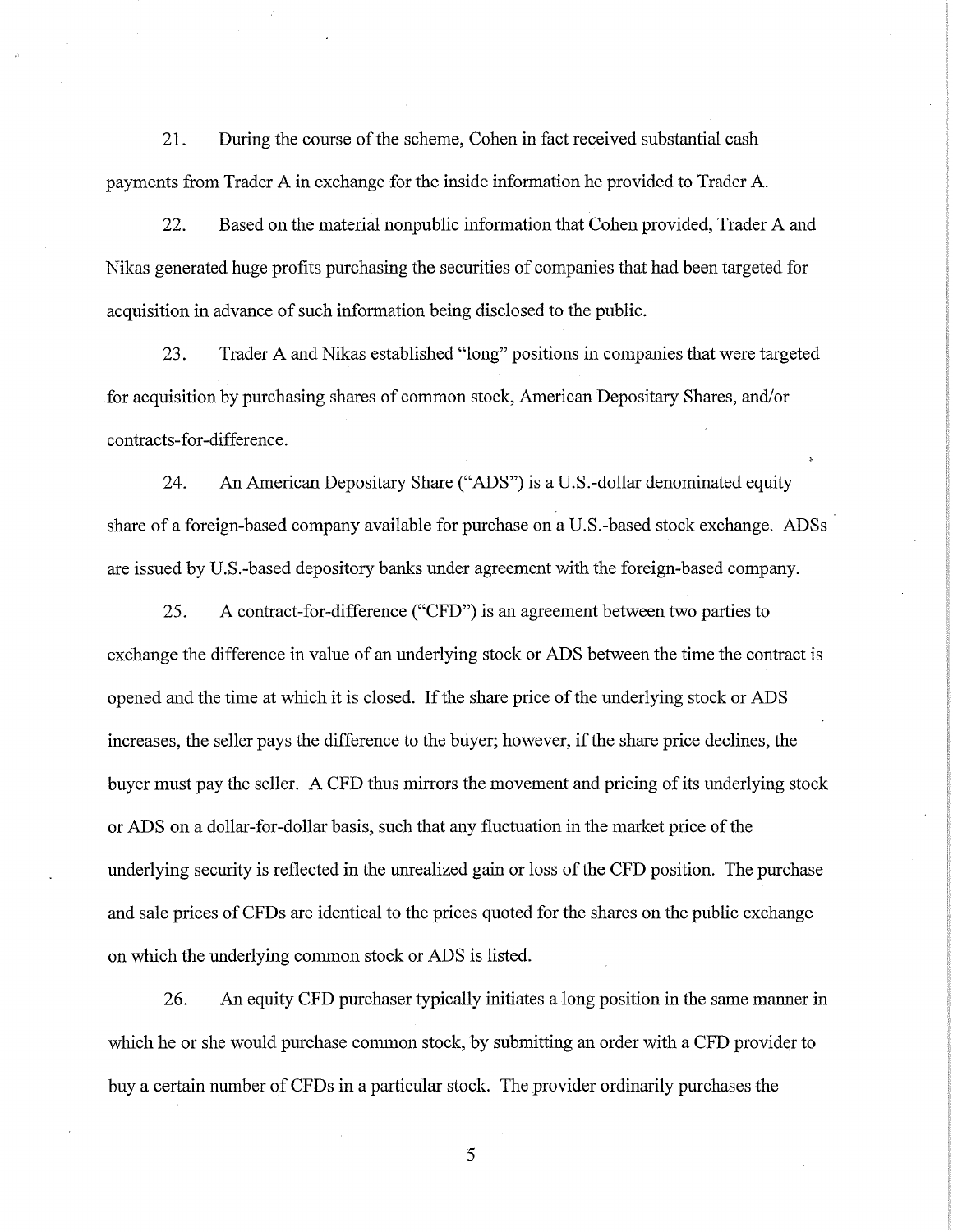corresponding number of the underlying shares to hedge its position and writes the CFDs to the client at the same price.

27. As set forth below, through foreign brokerage firms, Nikas purchased CFDs that were based on underlying securities traded on United States exchanges. These foreign brokerage firms hedged their exposure by purchasing the underlying securities through domestic brokerage firms, or purchasing CFDs through other foreign brokerage firms, which in turn purchased the underlying U.S.-listed securities through domestic brokerage firms.

# **C. Cohen Tips Material Non-Public Information about Syngenta, a Company Advised by Investment Bank A.**

28. In or about April 2015, Cohen directly or indirectly tipped Trader A about the potential corporate acquisition of Syngenta AG ("Syngenta"), a biotechnology company based in I Basel, Switzerland, whose shares traded on the Swiss exchange, under the ticker symbol SYNN, with a share price quoted in Swiss francs ("CHF"). At all relevant times, Syngenta ADSs were traded on the New York Stock Exchange under the ticker symbol SYT and the company had U.S. reporting obligations under the Exchange Act.

29. As of April 2015, Investment Bank A had a longstanding advisory relationship with Syngenta, which included an anti-raid mandate (meaning that Syngenta had retained Investment Bank A to help the company defend against hostile takeover attempts).

30. On April 17, 2015, representatives of Syngenta informed Investment Bank A that The Monsanto Company ("Monsanto") had made an unsolicited proposal to acquire Syngenta. Cohen, who was working as a Vice President in the London office of Investment Bank A, was made aware of Monsanto's proposal that very same day.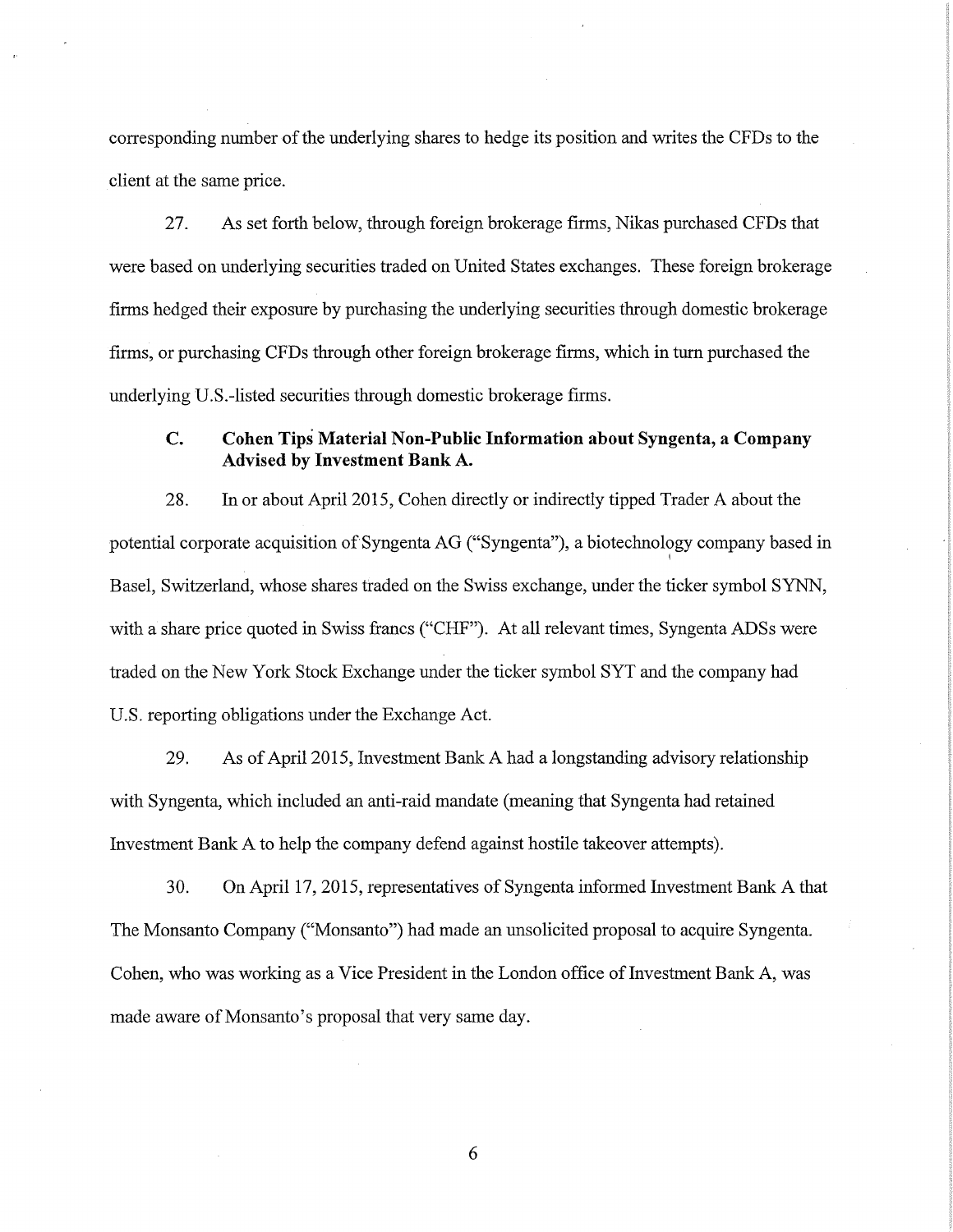31. Shortly after learning about the Monsanto proposal, in late April 2015, Cohen informed Trader A about the unsolicited offer; Trader A then passed that information along to Nikas.

32. On April 30, 2015, after the markets closed, news media reported that Monsanto had approached Syngenta about potentially acquiring the company. These reports were not confirmed by the companies and did not include information about the acquisition offer price.

33. On May 1, 2015, Nikas purchased 11,000 Syngenta ADSs for a total of \$854,340 through a brokerage account in his name located in the United States (the "Nikas Schwab Account").

34. That same day, Nikas also purchased 9,000 Syngenta CFDs (based on Syngenta ADSs) for a total of \$698,407 through an account held in his name with a brokerage firm in Denmark ("Nikas Denmark Account 1").

35. On May 7, 2015, Nikas bought an additional 16,000 Syngenta ADSs in the Nikas Schwab Account for a total of \$1,156,765.

36. Also on May 7, 2015, Nikas purchased an additional 17,000 Syngenta CFDs (based on Syngenta ADSs) for a total of \$1,233,539, through the Nikas Denmark Account 1. This same day, he also purchased an additional 13,000 CFDs (based on Syngenta ADSs) in a separate account, over which he had power of attorney, held in the name of his mother at the same foreign brokerage firm ("Nikas Denmark Account 2").

37. On May 7, 2015, after the markets closed, the news media reported that Monsanto had made an initial offer to acquire Syngenta for approximately CHF 450 per share, representing a 35% premium to Syngenta stock's last closing price.

38. On May 8, 2015, Syngenta publicly acknowledged having received and rejected an acquisition proposal from Monsanto, at a price of CHF 449 per common share. That day, the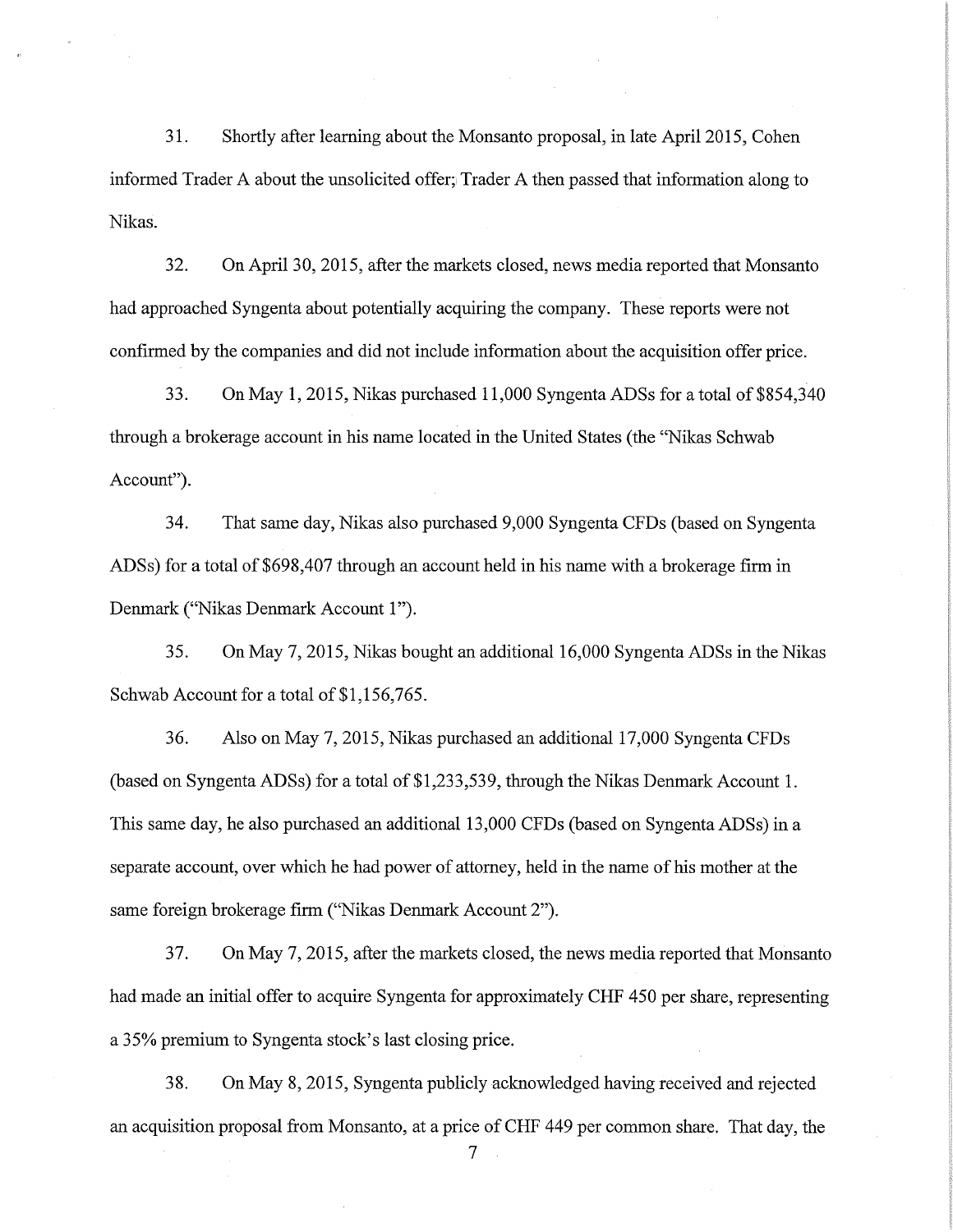price of Syngenta shares trading on the Swiss exchange and Syngenta ADSs trading on the New York Stock Exchange rose. The May 8, 2015 closing price for Syngenta shares was CHF 396.90, an increase of CHF 64.20 (19.3%) over the previous day's closing price. The ADS price at the close on May 8, 2015 was \$85.75, an increase of \$8.75 (11.36%) over the previous day's closing price.

39. Between May 8, 2015 and May 12, 2015, in the wake of Monsanto's offer to acquire Syngenta being disclosed to the public, Nikas sold the Syngenta CFDs and ADSs he had acquired for total profits of approximately \$787,246.

40. Shortly after Syngenta announced that it rejected Monsanto's offer, China National Chemical Corp. ("ChemChina") approached Syngenta to discuss a possible transaction between the companies. Negotiations proceeded over the summer of 2015, with Syngenta rebuffing various overtures and proposals from Chem China.

41. On August 26, 2015, Monsanto issued a press release stating that it was no longer pursuing its proposal for a business combination with Syngenta.

42. On September 18, 2015, representatives of Syngenta and Chem China met to discuss Chem China's proposed acquisition terms and Syngenta agreed to have its financial advisors meet with ChemChina's financial advisors to further evaluate the proposed terms.

43. On October 19, 2015 and October 20, 2015, the Syngenta board of directors held a regularly scheduled meeting, which was attended by representatives of Investment Bank A. At the meeting, the Syngenta board, the Company's senior management and the Company's advisors further reviewed and discussed the terms of ChemChina's August 10, 2015 acquisition proposals and ultimately decided to continue to explore discussions with ChemChina.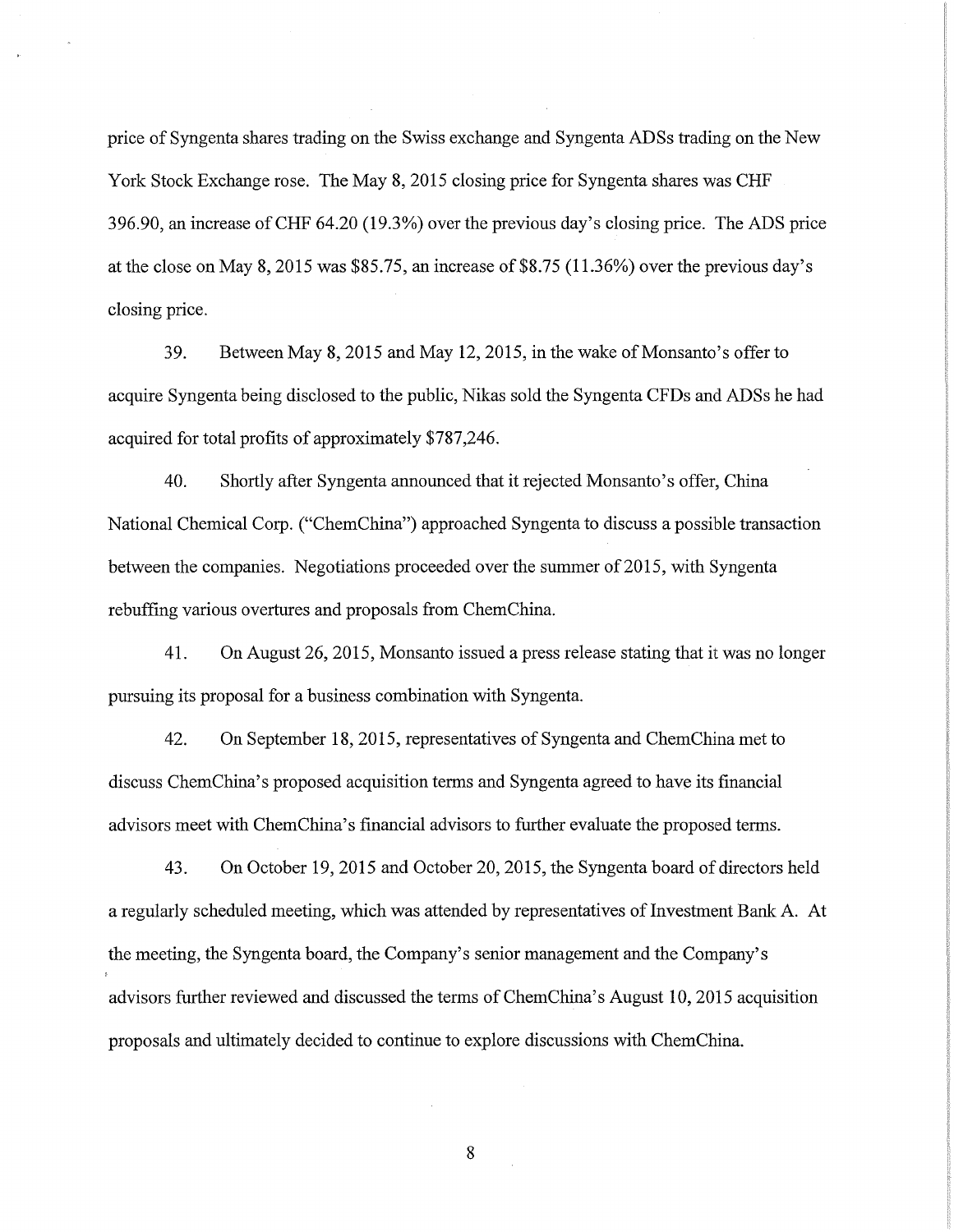44. By early or mid-October 2015, if not earlier, Cohen shared material nonpublic information with Trader A about Chem China's potential acquisition of Syngenta, which Trader A further tipped to Nikas.

45. Between October 15, 2015 and November 12, 2015, Trader A used this information to purchase 110,000 Syngenta CFDs (based on Swiss exchange-traded shares) through an account held in Trader A's name with a brokerage firm in Singapore ("Trader A Singapore Account").

46. On November 10 and November 11, 2015, Nikas purchased 28,000 Syngenta ADSs for a total of \$1,939,946 in the Nikas Schwab Account.

47. On November 11 and 12, 2015, an account in the name of an investment vehicle that Nikas was involved in creating and funding ("Nikas Investment Fund Account") purchased a total of 55,000 Syngenta CFDs (based on Swiss exchange-traded shares) for a total of CHF 19,053,434. The Nikas Investment Fund Account was held with the same brokerage firm in Singapore used by Trader A. The Syngenta CFDs purchased on November 11, 2015 were the first trades in the account.

48. On November 12, 2015, after the markets closed, the news media reported that ChemChina was in talks to buy Syngenta.

49. On November 13, 2015, the closing price of Syngenta shares trading on the Swiss exchange was CHF 364.20, an increase of CHF 18.30 (5.29%) over the previous day's closing price, and the closing price for Syngenta's ADSs was \$74.78, an increase of \$5.63 (8.14%) over the previous day's closing price.

50. Between November 13 and 18, 2015, Trader A sold the 110,000 Syngenta CFDs purchased in the Trader A Singapore Account for a total profit of approximately CHF 4,493,464.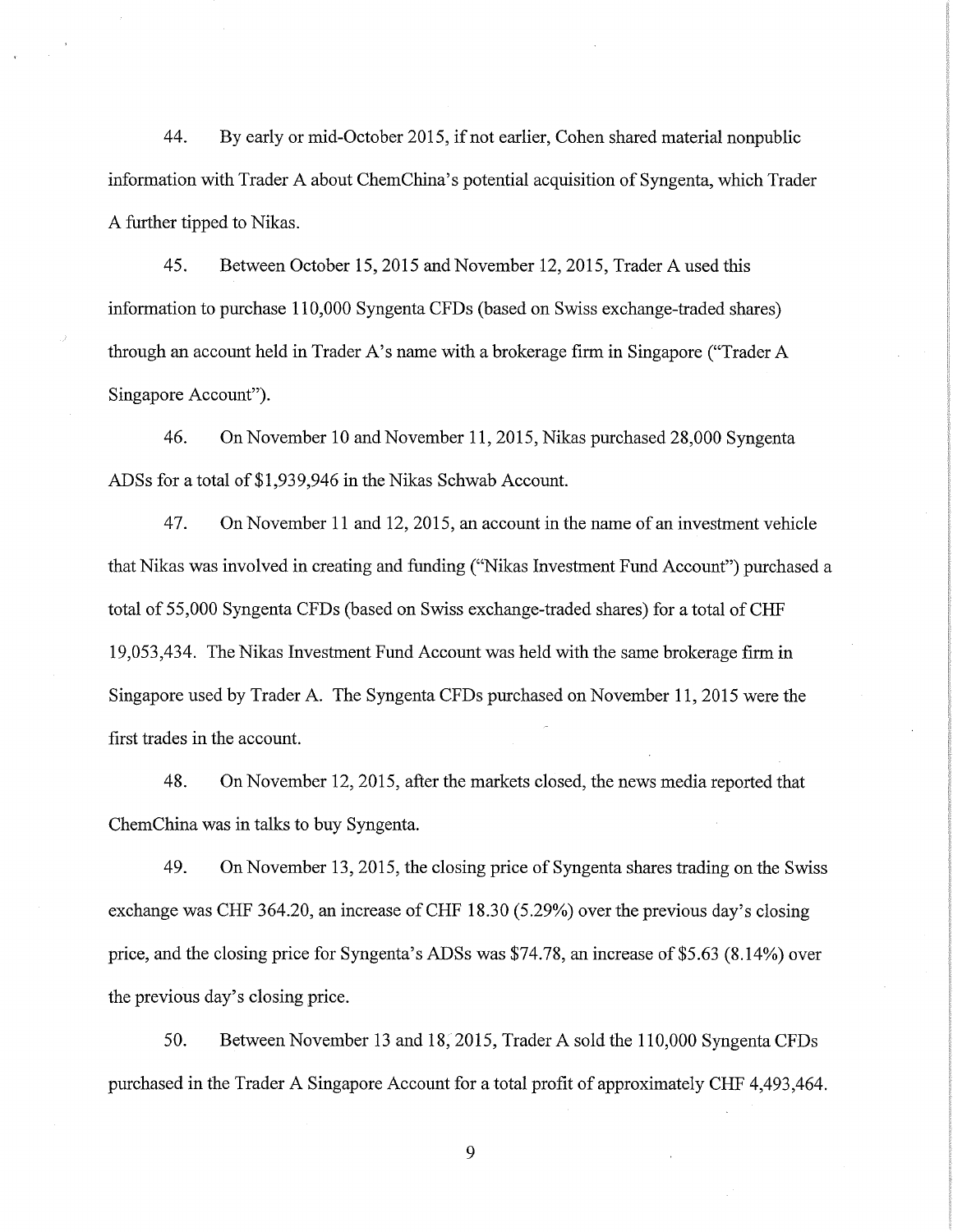51. Between November 13 and 18, 2015, the Nikas Investment Fund Account sold all of its Syngenta CFDs generating a profit of approximately CHF 1,524,232.

52. Between November 13 and 18, 2015, Nikas sold the 28,000 Syngenta ADSs he had purchased in the days prior to the November 12 reports of ChemChina's attempt to acquire Syngenta for a total profit of approximately \$127,738.

53. Discussions between Chem China and Syngenta concerning the potential acquisition of Syngenta continued through the remainder of 2015 and into early 2016. During that time period, both Trader A and Nikas continued to buy Syngenta securities based on material nonpublic information that Trader A received from Cohen.

54. Between December 16, 2015 and February 2, 2016, the Nikas Investment Fund Account purchased 80,000 Syngenta CFDs (based on Swiss exchange-traded shares) for a total of CHF 29,971,275.

55. Between December 24, 2015 and February 2, 2016, Trader A purchased 110,000 Syngenta CFDs (based on Swiss exchange-traded shares) through the Trader A Singapore Account.

56. Between January 22, 2016 and February 2, 2016, Nikas acquired 25,000 Syngenta ADSs in the Nikas Schwab Account, for a total of \$1,870,946.

57. On February 2, 2016, the news media began reporting that a deal between ChemChina and Syngenta was imminent. The next day, on February 3, before the United States markets opened, Syngenta announced that ChemChina had offered to acquire Syngenta on terms equivalent to a price of CHF 480 per share.

58. That week, Syngenta shares trading on the Swiss exchange closed on February 1 at CHF 378.40, on February 2 at CHF 392.30 (a 3.67% increase), and on February 3 at CHF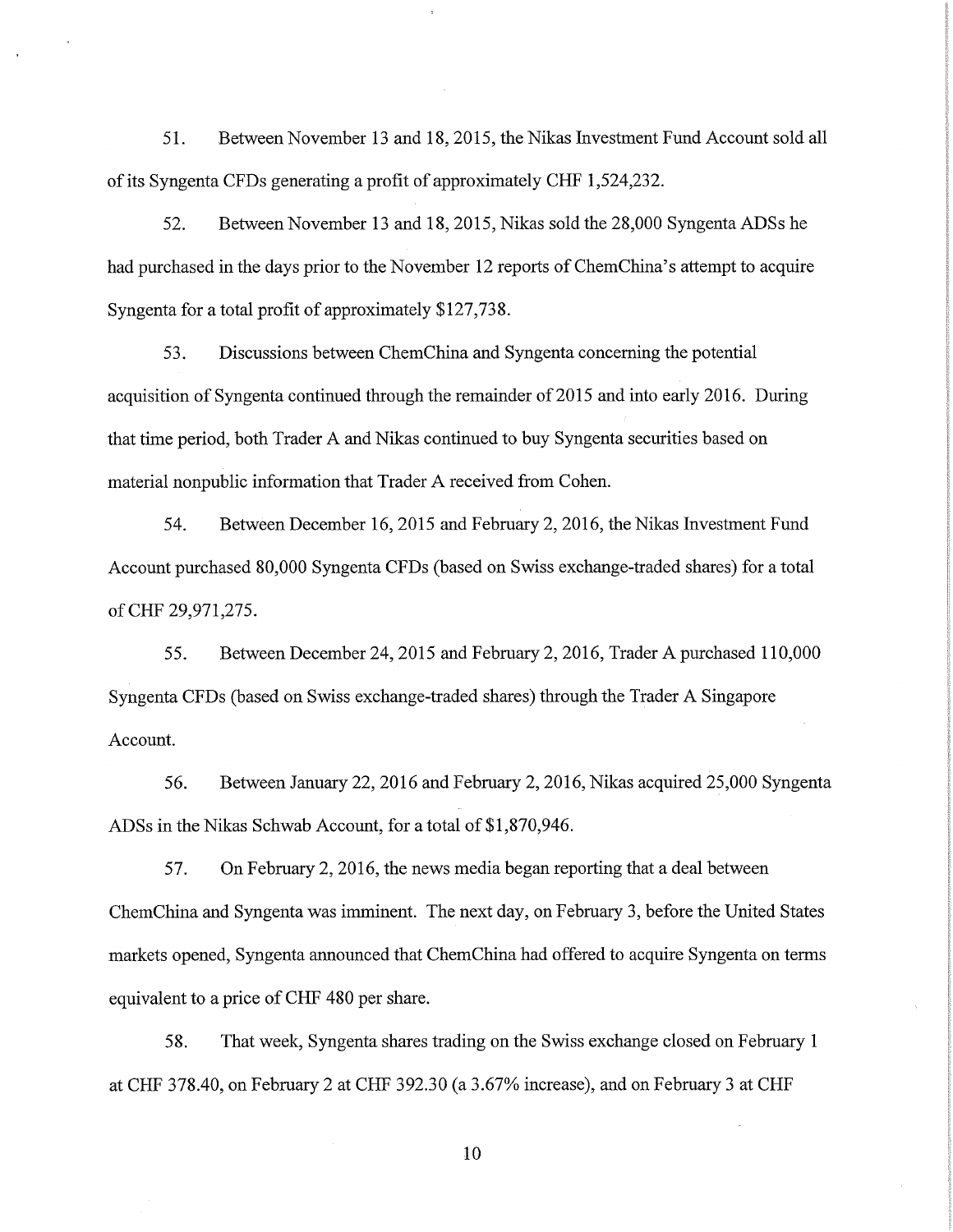403.00 (a 2.73% increase); similarly, Syngenta ADSs closed on February 1 at \$73.98, on February 2 at \$78.57 (a 6.20% increase), and on February 3 at \$80.23 (a 2.11 % increase).

59. On February 3, 2016, Trader A sold all 110,000 Syngenta CFDs in Singapore Account 1 for a total profit of approximately CHF 3,504,814.

60. On February 3, 2016, the Nikas Investment Fund Account likewise sold all 80,000 of its Syngenta CFDs for a total profit of approximately CHF 2,804,320.

61. Over the following days and weeks, Nikas sold his 25,000 Syngenta ADSs in the Nikas Schwab Account, netting an approximate profit of \$134,446.

62. In total, from the above described trading around media reports of a possible acquisition of Syngenta and the subsequent Syngenta/ChemChina merger announcement, Nikas realized profits of approximately \$1,049,430 (through the Nikas Schwab Account, Nikas Denmark Account 1, and Nikas Denmark Account 2), and the Nikas Investment Fund Account generated additional profits of approximately CHF 4,328,552.

63. Both the Monsanto and ChemChina bids for Syngenta contemplated an acquisition through means of a tender offer. At the time Cohen tipped Trader A, and Trader A further tipped Nikas, regarding these tender offers, a substantial step or steps to commence each of the offers—including (depending on the specifics of the tender offer) negotiations, board meetings, the arrangement of financing, the hiring of advisors, and/or proposals—had been taken.

# **D. Cohen Tips Material Non-Public Information about Buffalo Wild Wings, Inc., a Company Advised by Investment Bank A.**

64. Shortly after Cohen moved from London to New York in August 2017, Cohen had phone contact with Nikas and/or one or more associates of Nikas, including on September 11 and 12, 2017. In or about the following month, Cohen provided material nonpublic information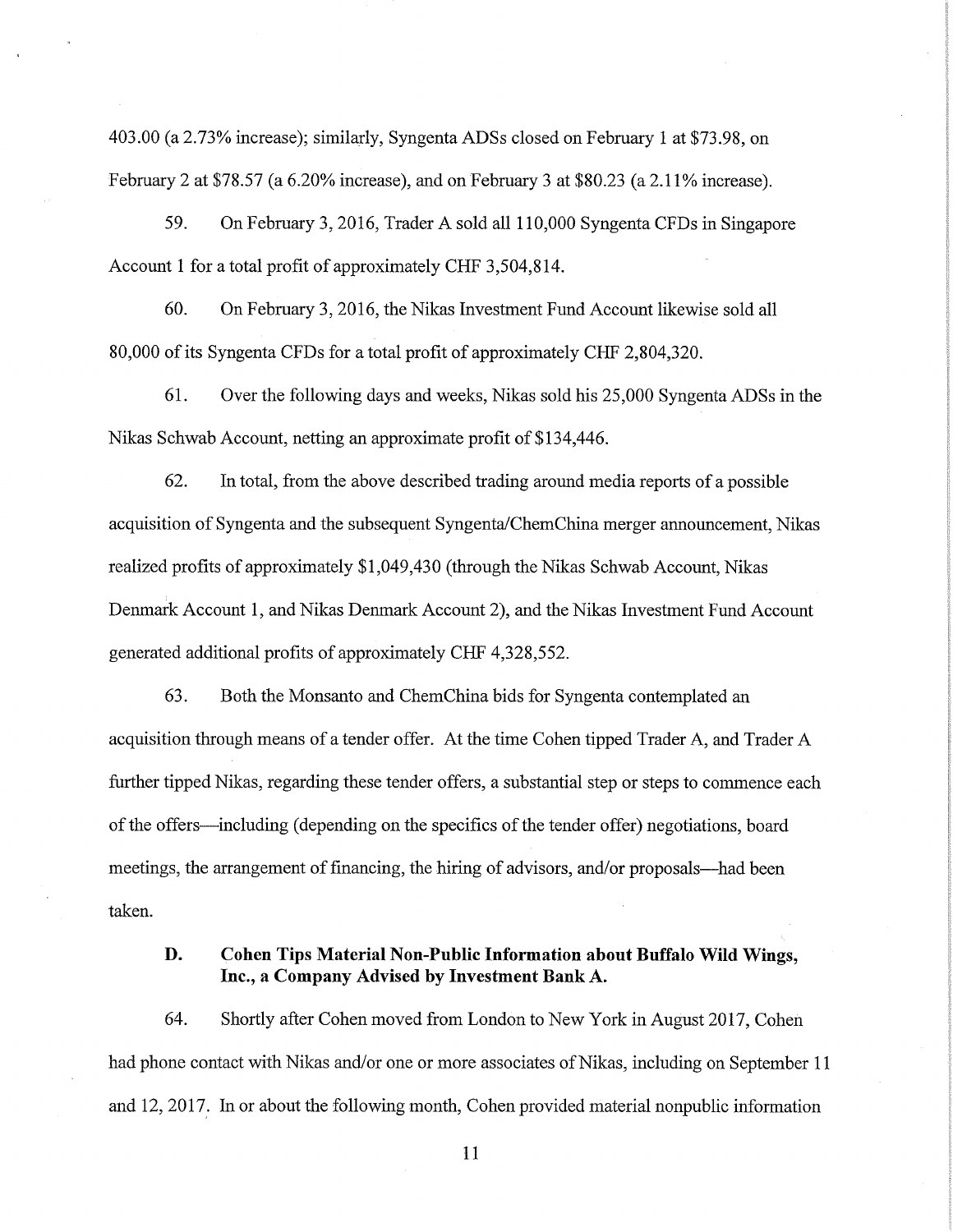to Trader A regarding a potential acquisition of Buffalo Wild Wings, Inc. ("Buffalo Wild Wings") and Trader A in turn provided this information to Nikas.

65. Buffalo Wild Wings is an American casual dining restaurant and sports bar franchise headquartered in Minneapolis, Minnesota. Buffalo Wild Wings' stock trades on the NASDAQ exchange under the ticker symbol BWLD.

66. On October 17, 2017, a representative of Buffalo Wild Wings contacted Investment Bank A to explore the possibility of Investment Bank A serving as financial advisor in connection with a review of strategic alternatives, including the interest of Arby's Restaurant Group Inc. ("Arby's") in acquiring Buffalo Wild Wings. Cohen was made aware of the potential acquisition of Buffalo Wild Wings that same day, October 17, 2017.

67. On or about October 17, 2017, Cohen tipped Trader A about the potential merger of Arby's and Buffalo Wild Wings, and Trader A further tipped this same information to Nikas.

68. Between October 20, 2017 and October 27, 2017, Nikas purchased 22,000 shares of Buffalo Wild Wings in the Nikas Schwab Account, for a total of \$2,544,154. Of this amount, he sold 9,000 shares between October 30, 2017 and November 1, 2017, for a total profit of approximately \$79,074.

69. On November 13, 2017, after the markets closed, the news media reported a rumor that Buffalo Wild Wings had received a takeover bid. As a result, Buffalo Wild Wings share price increased from \$117.25 price at the close on November 13, 2017 to \$145.35 at the close on November 14, 2017, an increase of almost 24%.

70. On November 14, 2017, Nikas sold his remaining shares of Buffalo Wild Wings for a total profit of approximately \$343,298.

71. After the media report, Investment Bank A was contacted by three other potential acquirors expressing interest in acquiring Buffalo Wild Wings.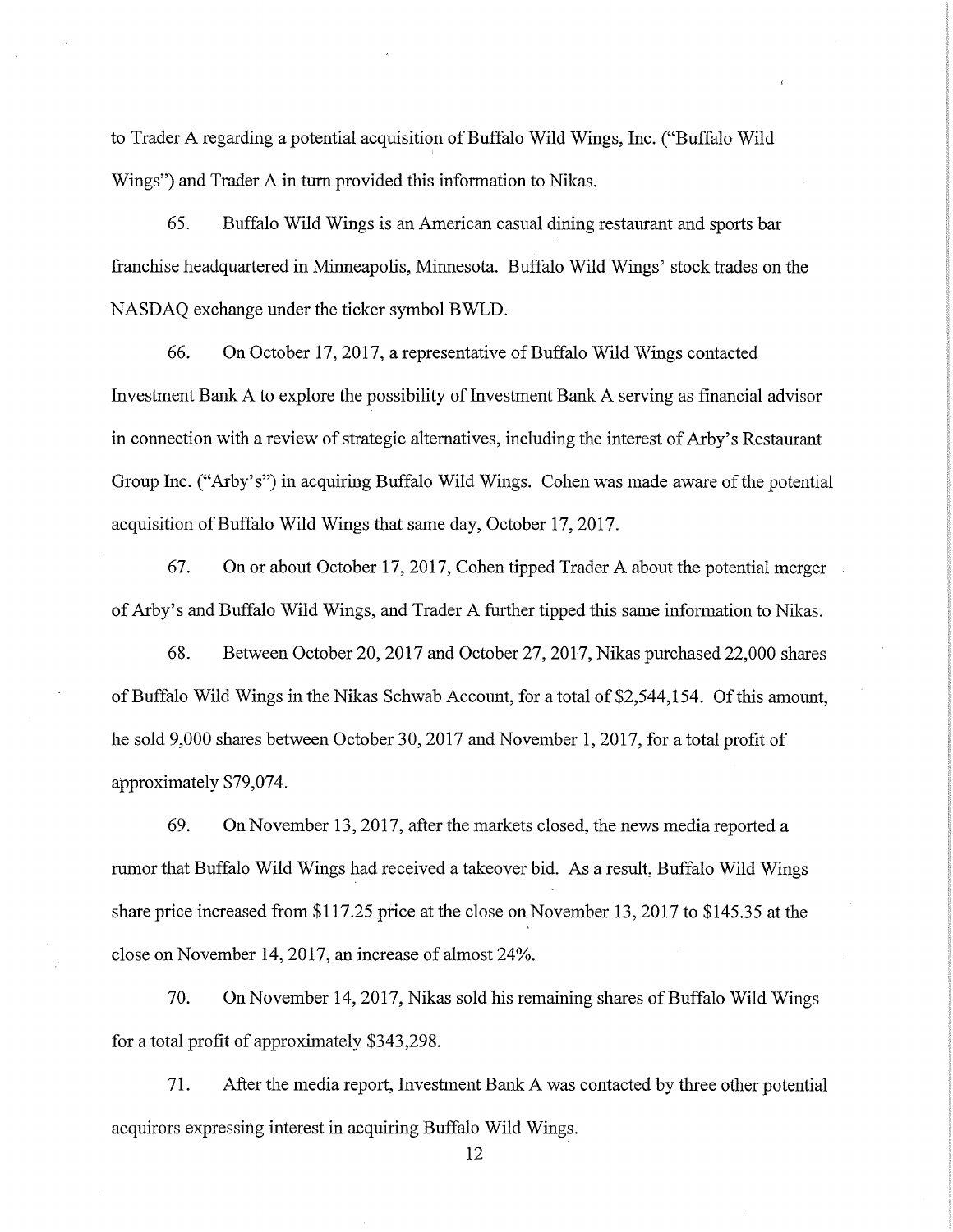72. On November 16 and 17, 2017, the board of directors of Buffalo Wild Wings held their regularly scheduled meetings and discussed the Arby's offer.

73. From November 17 through 20, 2017, representatives of Investment Bank A, at the direction of the Buffalo Wild Wings board of directors, contacted seven potential strategic and financial acquirors, including the three which had initiated contact with Investment Bank A following the November 13 media reports. Each of the parties contacted by Investment Bank A declined to submit an indication of interest.

74. Beginning on November 19, 2017, Buffalo Wild Wings granted Arby's and its representatives access to certain additional due diligence information requested by Arby's.

75. On November 20, 2017, Nikas resumed buying shares of Buffalo Wild Wings in the Nikas Schwab Account, purchasing a total of 69,000 shares by November 27, 2017, for a total of \$9,769,038.

76. On November 21, 2017, the Nikas Investment Fund Account purchased 20,000 Buffalo Wild Wings CFDs for a total of \$2,851,494.

77. Late on November 28, 2017, Arby's and Buffalo Wild Wings announced that they had entered into a definitive merger agreement under which Arby's would acquire Buffalo Wild Wings for \$157 per share in cash in a transaction valued at approximately \$2.9 billion. Buffalo Wild Wings closing stock price on November 27, 2017 was \$146.40 per share and it jumped to \$155.60 at the close on November 28, 2017, an increase of approximately 6.28%.

78. On November 28, 2017, the Nikas Investment Fund Account sold its 20,000 Buffalo Wild Wings CFDs for a total profit of approximately \$265,592.

79. Between November 28 and 30, 2017, Nikas sold all 69,000 of his recently purchased shares of Buffalo Wild Wings in the Nikas Schwab Account for a total profit of approximately \$971,175.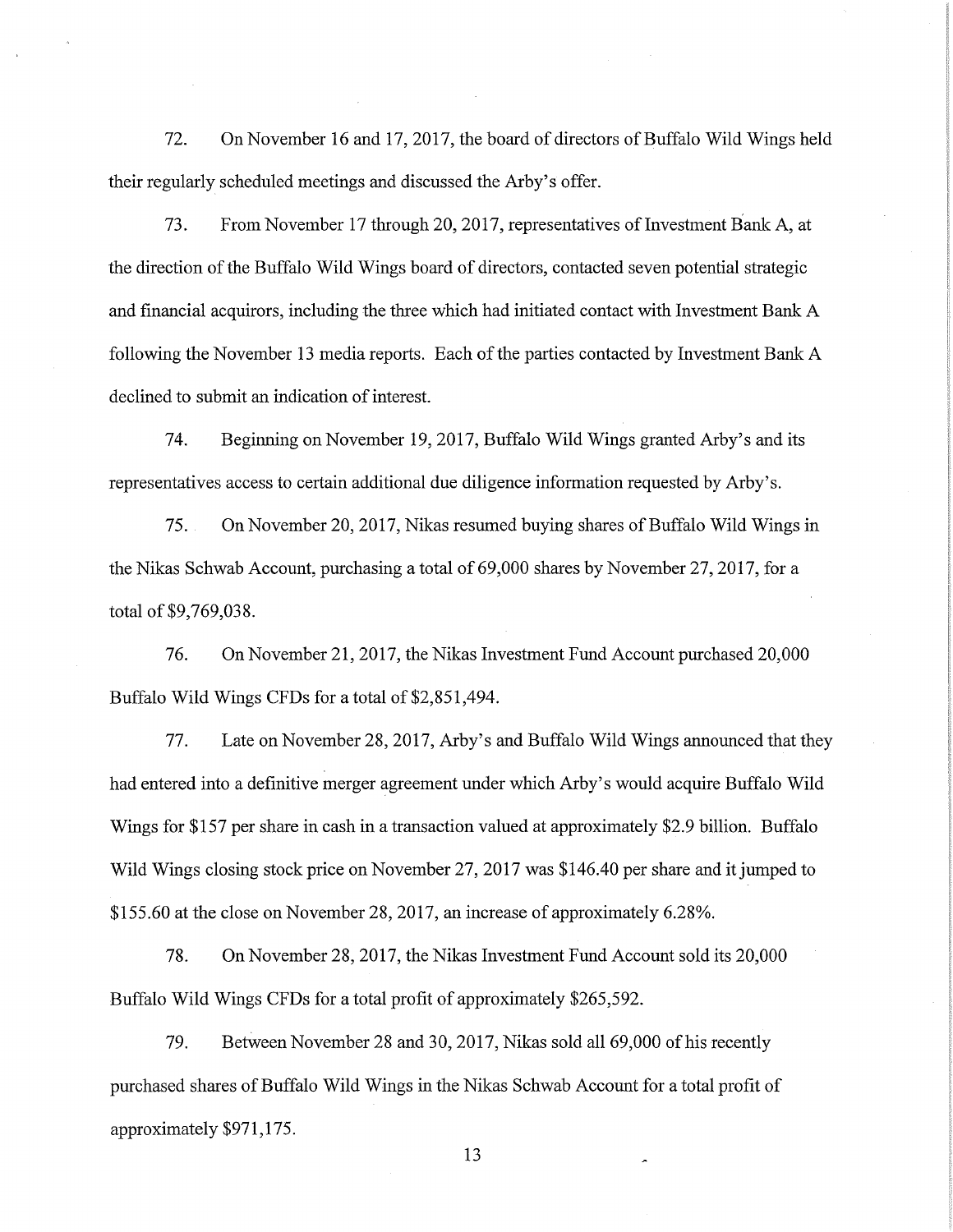80. In total, between the November 13, 2017 media reports of a possible acquisition of Buffalo Wild Wings and the November 27, 2017 Buffalo Wild Wings/Arby's merger announcement, Nikas and the Nikas Investment Fund Account realized profits of approximately \$1,580,065.

## **FIRST CLAIM FOR RELIEF**

*Violations of Section JO(b) of the Exchange Act and Rule JOb-5 Thereunder* 

81. The Commission re-alleges and incorporates by reference Paragraphs 1 through 80 above as if they were fully set forth herein.

82. Cohen provided, or caused to be provided, material nonpublic information about each of the Deals to one or more tippees, including Trader A and Nikas, knowing or having a reasonable expectation or recklessly disregarding that the tippee(s) would trade and/or tip others to trade on the basis of that information. In each such instance, a reasonable investor would have viewed the information as being important to his or her investment decision.

83. Cohen had a duty to maintain the confidentiality of the material nonpublic information he obtained about the Deals by virtue of his employment with Investment Bank A. Cohen breached that duty by providing such material nonpublic information to others for use in connection with securities trading and in exchange for personal benefits or with the expectation of receiving a benefit.

84. Nikas traded in securities of Syngenta and Buffalo Wild Wings while in possession, and on the basis, of material nonpublic information about the Deals provided by Trader A. In each such instance, Nikas knew or recklessly disregarded that the information provided was material and nonpublic. Nikas also knew, recklessly disregarded, should have known, or consciously avoided knowing that such material nonpublic information had been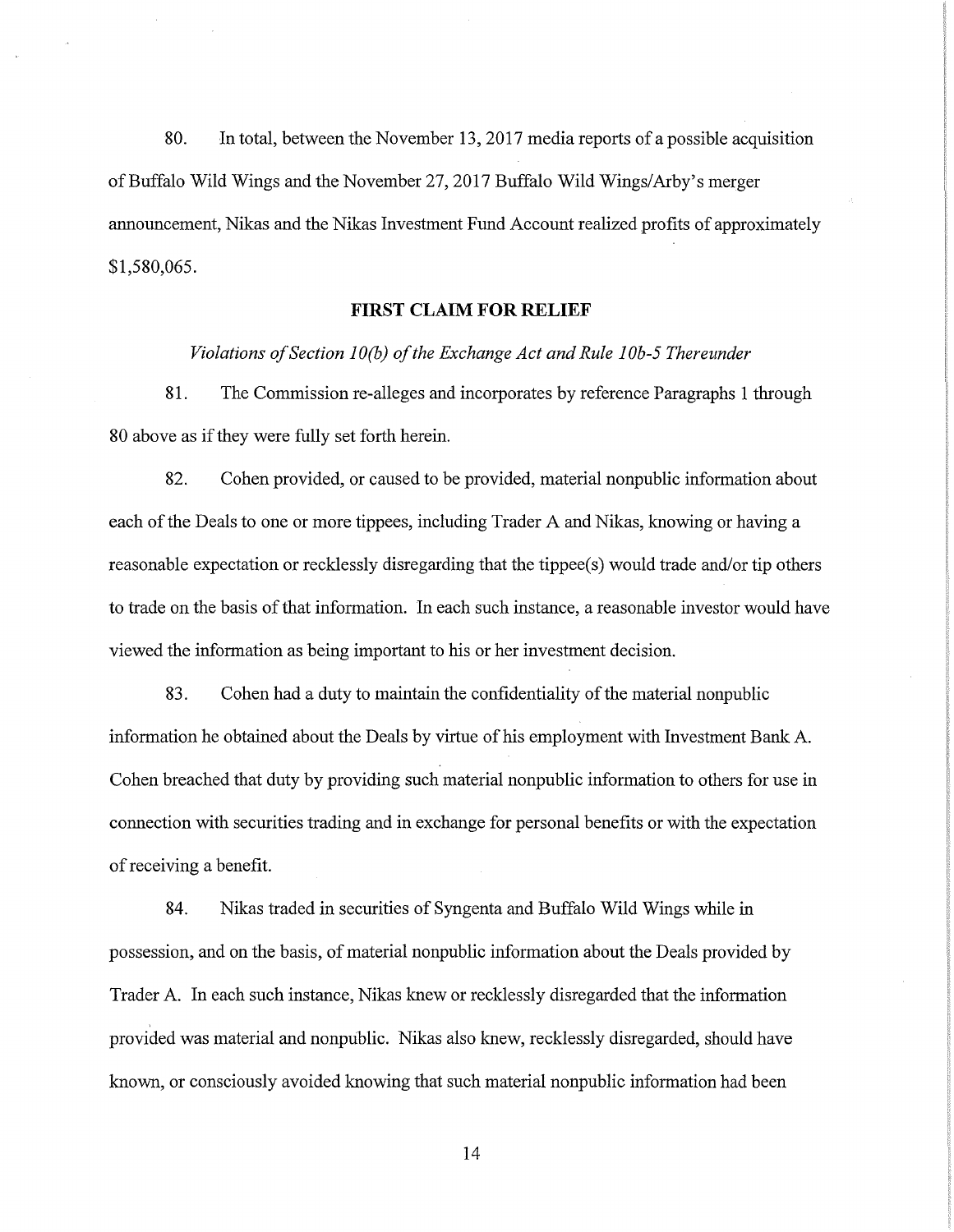conveyed to and/or obtained by Trader A in breach of a duty or obligation arising from a similar relationship of trust or confidence.

85. By engaging in the conduct described above, Cohen and Nikas, directly or indirectly, in connection with the purchase or sale of securities, by the use of means or instrumentalities of interstate commerce, or of the mails, with scienter:

- (a) employed devices, schemes, or artifices to defraud;
- (b) made untrue statements of material fact or omitted to state material facts necessary in order to make the statements made, in the light of the circumstances under which they were made, not misleading; and
- ( c) engaged in acts, practices, or courses of business which operated or would operate as a fraud or deceit upon other persons, including purchasers and sellers of securities.

86. By reason of the actions alleged herein, Cohen and Nikas violated and, unless restrained and enjoined, will continue to violate Section l0(b) of the Exchange Act [15 U.S.C. § 78j(b)] and Rule 10b-5 thereunder [17 C.F.R. § 240.10b-5].

### **SECOND CLAIM FOR RELIEF**

*Violations of Section 14(e) of the Exchange Act and Rule 14e-3 Thereunder* 

87. The Commission re-alleges and incorporates by reference Paragraphs 1 through

80 above as if they were fully set forth herein.

88. By engaging in the conduct described above, Cohen, prior to the public

announcement of tender offers to acquire Syngenta, and after a substantial step or steps to commence each of the tender offers had been taken, while in possession of material information relating to each of the tender offers, which information he knew or had reason to know was nonpublic and had been acquired directly or indirectly from the offering company, the issuer, or any officer, director, partner, or employee, or other person acting on behalf of the offering company or issuer, communicated material nonpublic information relating to each of the tender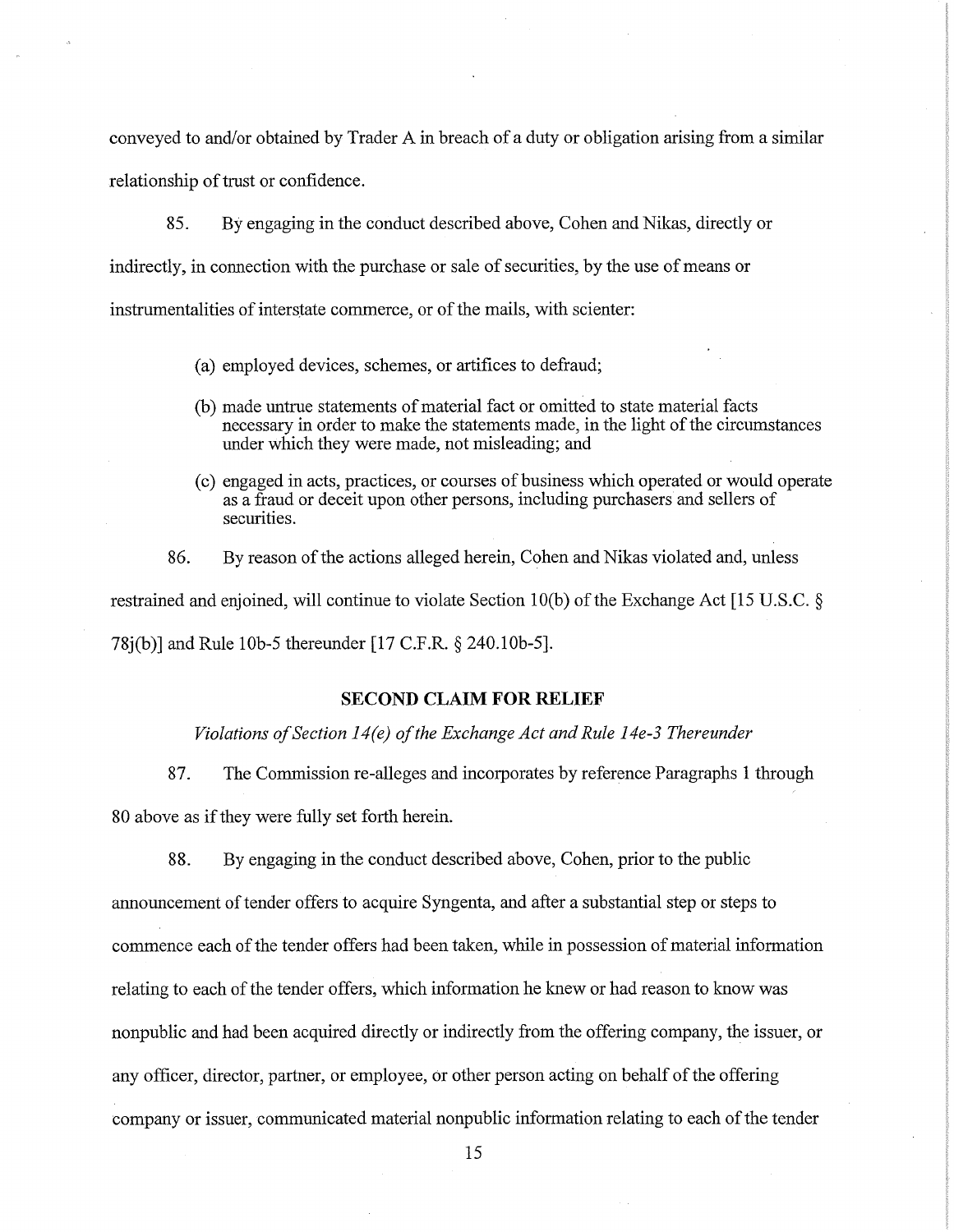offers under circumstances in which it was reasonably foreseeable that the communication was likely to result in the purchase and sale of the securities sought or to be sought by such tender offers.

89. In addition, Nikas, prior to the public announcement of tender offers, and after a substantial step or steps to commence each of the tender offers had been taken, while in possession of material information relating to the tender offers, which information he knew or had reason to know was nonpublic and had been acquired directly or indirectly from the offering company, the issuer, or any officer, director, partner, or employee, or other person acting on behalf of the offering company or issuer, purchased or caused to be purchased or sold or caused to be sold the securities sought or to be sought by such tender offers.

90. By reason of the actions alleged herein, Cohen and Nikas violated and, unless restrained and enjoined, will continue to violate Section 14(e) of the Exchange Act [15 U.S.C. § 78n(e)] and Rule 14e-3 thereunder [17 C.F.R. § 240.14e-3].

#### **PRAYER FOR RELIEF**

WHEREFORE, the Commission respectfully requests that this Court enter a judgment:

I.

Finding that Defendants Cohen and Nikas each violated Sections 10(b) and 14(e) of the Exchange Act [15 U.S.C. §§ 78j(b), 78n(e)] and Rules l0b-5 and 14e-3 thereunder [17 C.F.R. §§ 240.lOb-5, 240.14e-3];

II.

Permanently restraining and enjoining Defendants from violating Sections l0(b) and 14(e) of the Exchange Act [15 U.S.C. §§ 78j(b), 78(n)(e)] and Rules l0b-5 and 14e-3 thereunder [17 C.F.R. §§ 240.l0b-5, 240.14e-3];